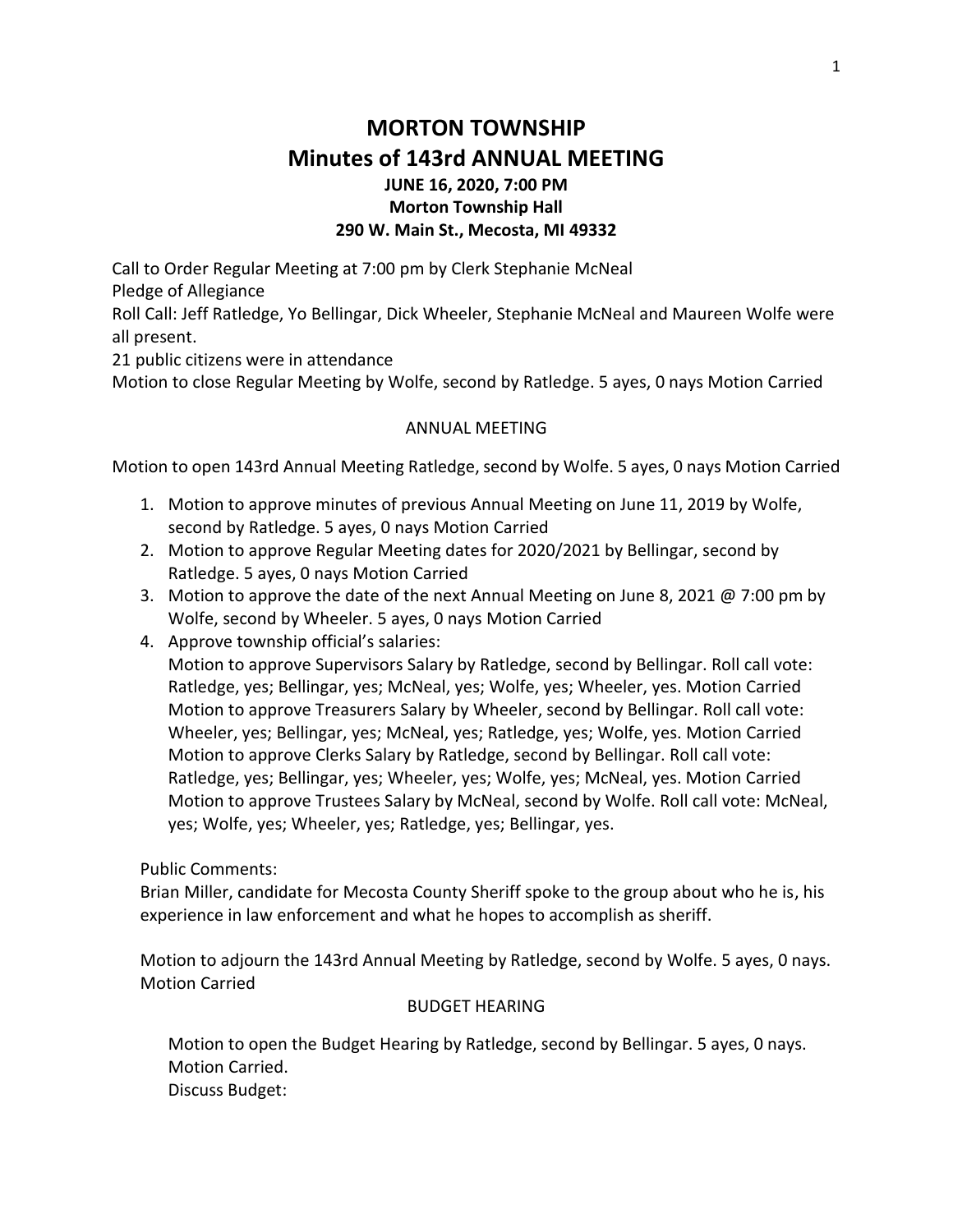Treasurer presented a budget narrative summarizing development of the budget. Public Comments:

James Taylor, candidate for Mecosta County Sheriff, spoke to the group about who he is, his experience in law enforcement and what he hopes to accomplish as sheriff. Adjourn the Budget Hearing

Motion to close Budget Hearing by Ratledge, second by Wolfe. 5 ayes, 0 nays. Motion Carried

> Morton Township Board of Trustees Regular Meeting June 16, 2020

Motion to re-open Regular Meeting by Ratledge, second by Wolfe. 5 ayes, 0 nays. Motion Carried

Consent Agenda:

Approve Agenda of today's meeting June 16, 2020, 7:00 PM

Approve Minutes of Regular Meeting Tuesday, May 12, 2020 @ 9:00 am

Approve Minutes of Special Meeting to Discuss Assessing Tuesday, May 18, 2020 @ 1:00 pm Approve Minutes of Special Meeting to Discuss Assessing and Change Date of Annual Meeting Tuesday, May 26, 2020 @ 1:00 pm

Approve Minutes of the Committee of the Whole Minutes on June 2, 2020 @ 9:00 am Approve Minutes of Special Meeting to Discuss COVID-19 Response and Preparedness Plan on June 5, 2020 @ 9:00 am

Approve Minutes of Special Meeting to Approve COVID-19 Response and Preparedness Plan on June 8, 2020 @ 3:00 pm

Motion to approve Consent Agenda by Wheeler, second by Bellingar. 5 ayes, 0 nays. Motion Carried

Submit Treasurer's Report

Fund Disbursements:

Payment of bills includes May 14, 2020, in the amount of thirteen thousand, six hundred nineteen dollars and eighty-eight cents (\$13,619.88); paid bills on June 1, 2020 in the amount of thirty-five, four hundred two dollars and eighty-two cents (\$35,402.82); and bills paid on June 9, 2020 in the amount of fourteen thousand, twenty-eight dollars and ninety-nine cents (\$14,028.99) for a grand total of sixty-three thousand, fifty-one dollars and sixty-nine cents (\$63,051.69).

Motion to approve fund disbursement by Wolfe, second by Bellingar.

Roll Call Vote: Wolfe, yes; Bellingar, yes; Ratledge, yes; Wheeler, yes; McNeal, yes. Motion Carried

Recognition of fire fighter/rescue personnel successful completion of EMT-B and MFR: CJ Monsivais – Emergency Medical Technician-Basic (EMT-B) Patrick Overzet – Emergency Medical Technician-Basic (EMT-B)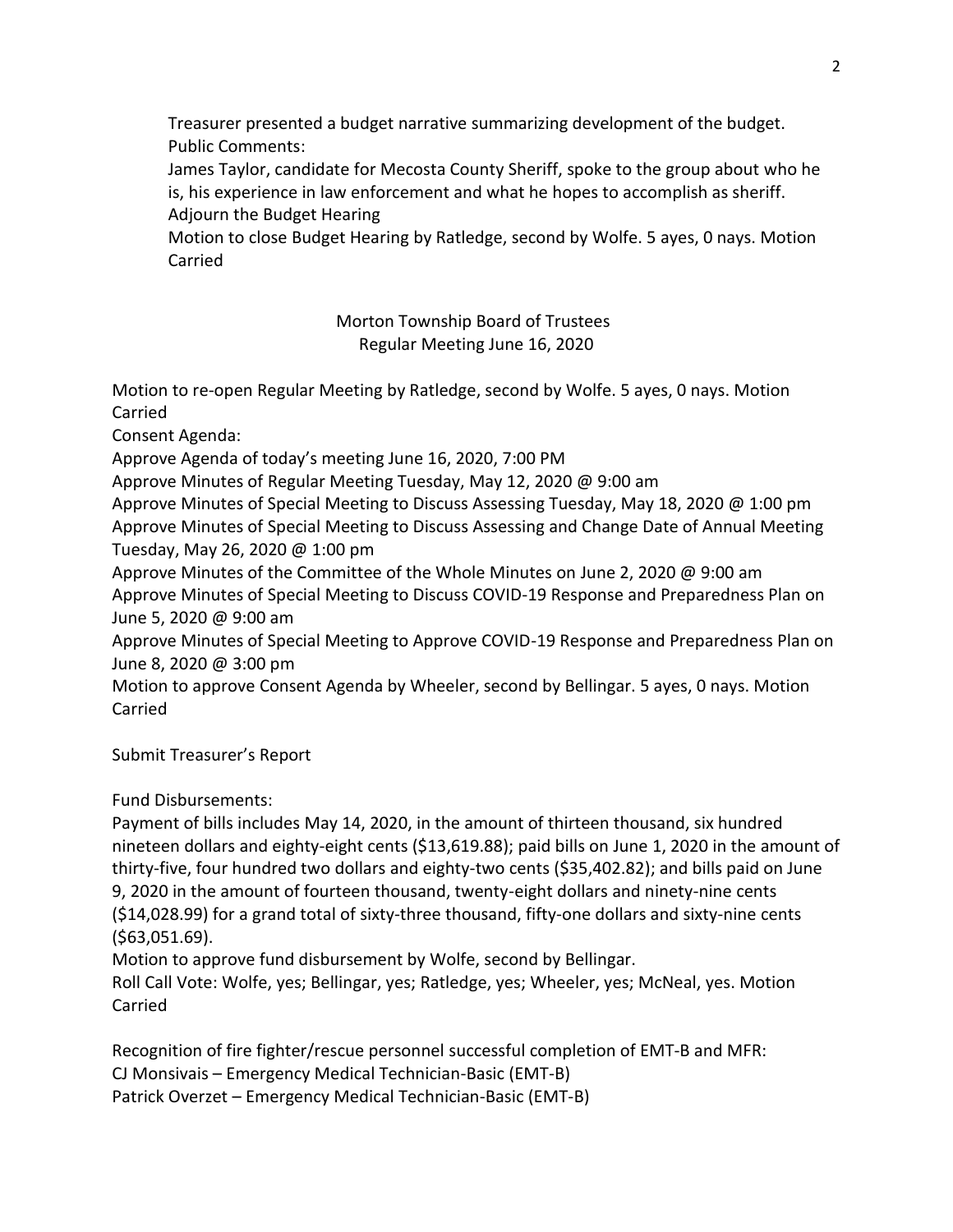Ethan McNeal – Medical First Responder (MFR)

Reports:

- 1. Fire and Rescue Run Reports Chief Sutherby reported that there were 53 runs for the month of May.
- 2. Planning Commission Ratledge reported that there will be a Planning Commission meeting Wednesday, June 17, 2020 @ 6:30 pm.
- 3. Fire Administrative Committee Joe Lanz, FAC Chairperson, reported that the FAC will be holding a meeting on Tuesday, June 23, 2020
- 4. Recycling McNeal reported that the recycling center was closed for 2 months during the COVID. It has been reopened for six weeks and has been extremely busy.
- 5. Recreation Committee Joe Lisuzzo, Rec Comm Chair, reported that the boundary pins on CSX property have not been located. There have two benches put in the Pine Grove Park and the trail at PGP will soon be mowed and treated for weeds.
- 6. River Park Bellingar reported that community service workers will be working on the park clean up as soon as they are able.

### Unfinished Business:

Mike Carey, Valley Court Special Assessment – Mr. Carey has turned in petitions supporting a special assessment for the Valley Court district. A special meeting will be scheduled with Carey, the township board and a representative from CLPOC to discuss funding and feasibility.

## New Business:

Motion to accept Supervisor Wheeler's Resignation effective July 1, 2020 by McNeal, second by Bellingar. 5 ayes, 0 nays. Motion Carried

Motion to appoint Mark Klumpp as new Supervisor effective July 1, 2020 by Ratledge, second by Wheeler. 5 ayes, 0 nays. Motion Carried

Motion to approve Resolution (R-200616), Morton Township Budget Resolution by Wolfe, second by Ratledge. Roll call vote: Wolfe, yes; Ratledge, yes; Wheeler, yes; Bellingar, yes; McNeal, yes. Motion Carried

Motion to approve Resolution (R-200616-A), Resolution to Adjust Budget by Wolfe, second by Bellingar. Roll call vote: Wolfe, yes; Bellingar, yes; Wheeler, yes; Ratledge, yes; McNeal, yes. Motion Carried

Motion to approve Resolution (R-200616-B), Financial Institution Resolution by Wolfe, second by McNeal. Roll call vote: Wolfe, yes; McNeal, yes; Bellingar, yes; Wheeler, yes; Ratledge, yes. Motion to approve L-4029 by Wolfe, second by McNeal. 5 ayes, 0 nays. Motion Carried

Correspondence: Wolfe shared an email from Mecosta Co Hazardous Waste asking for a donation.

Announcements: Diane Diehm announced that the Veteran's Memorial at School Section Lake dedication will be July 25, 2020 at 1:00 pm.

Public Comments:

Megan Erickson, Mecosta Osceola 911 Director, explained the millage request for an increase in 911 millage that will be on the ballot for the August 4, 2020 election.